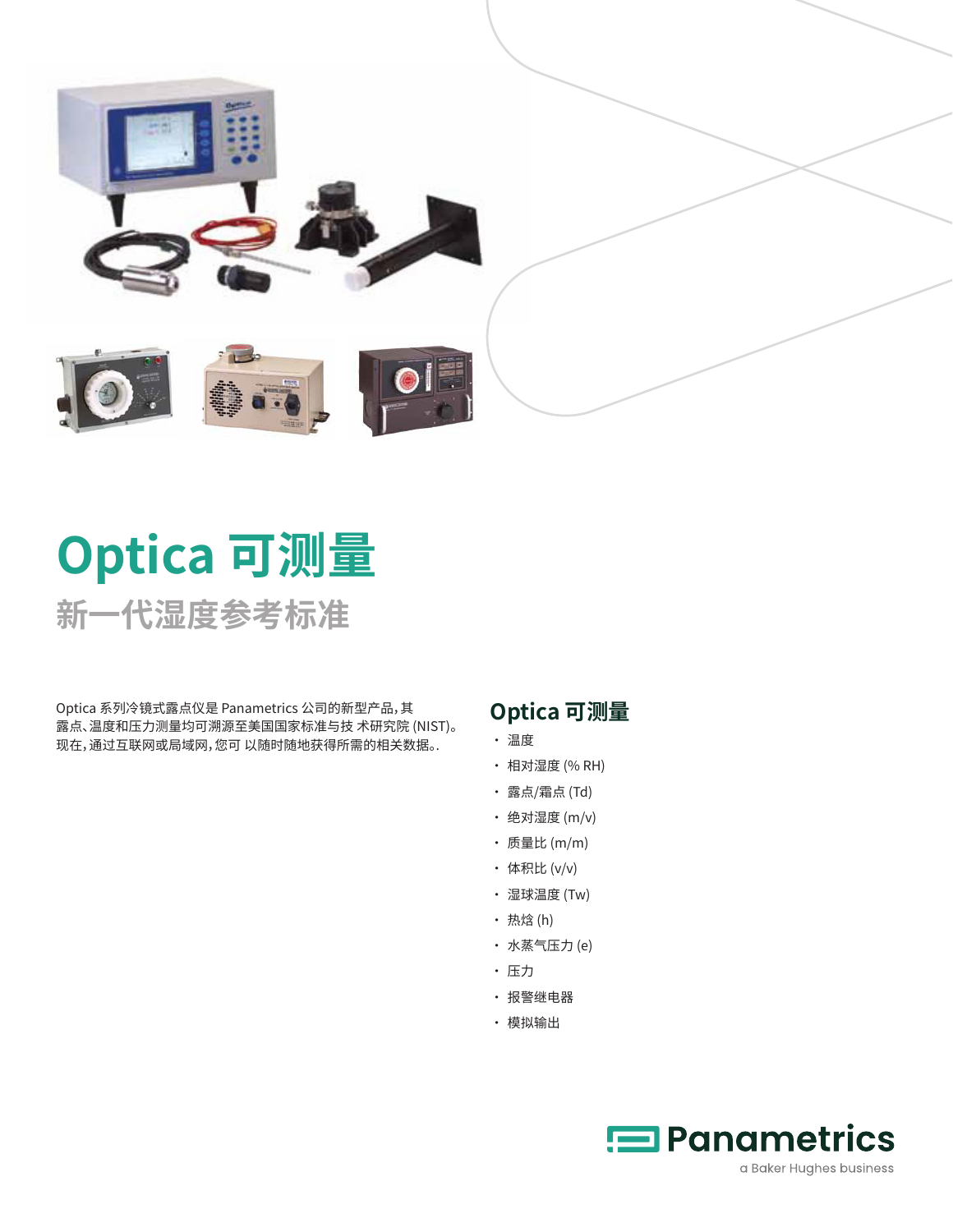精密露点仪可作为传递标准,用于校验其它的湿度测 量仪器及传感器。 对于要求高精度和无漂移测量的流 程和实验室应用来说,冷镜式露点 仪更是首选的传感 器。Optica 可配备 5 个完全可交换的冷镜式传感器, 测量范围可达 -80°C 到 85°C(-112°F 到 185°F)露 点,精度为 0.2°C (0.36°F) 甚至更高。100 Ω RTD 输入 和硅基压力传感器确保了测量的精 度,并可将露点转 化为任何公制、英制或用户定义的湿度单位。

## **通讯s**

- 以太网端口
- Java 网络浏览器
- 6 M 数据存储
- 存储数据以 ASCII 格式上载
- 也可导出到表格中
- 实时的"带状图"显示
- 彩色 VGA 或 4 x 40 点阵显示屏

## **软件**

Optica 软件使用简单。借助直观的下拉菜单,用户 可以选择读数显示、 带状图、模拟输出比例、数字通 讯、自我诊断,以及清除和记录数据。设 置值可以保 存在内存中,以便随时从本地加载,或通过以太网端 口远程 加载。

| <b>National Deadless Company</b><br>Liste  <br>€<br>Few<br>ш | Ð                                                                                                                       | <b>Edward Duquis</b>                                      |        |
|--------------------------------------------------------------|-------------------------------------------------------------------------------------------------------------------------|-----------------------------------------------------------|--------|
| <b>Sau Fuid</b><br>Tomperman<br><b>Mal felt Sam  </b>        | <b>Lingh</b><br>as Russ<br><b>Sad see</b><br>H<br>Page                                                                  | Ξ<br>Ë<br>٠<br><b><i><u><u>intention</u></u></i></b><br>٠ | R      |
|                                                              | <b>Traited Inc.</b><br><b>Ing Bhi</b><br><b>COMPUT</b><br><b>Rive Castral</b><br>쾌<br>Renkal Dakubi, 1 Dat Das wat then | Ξ<br>Tempelo<br>$190$ (941)<br><b>Fune</b><br>旗           | 慶<br>Ġ |

## **实验室或工厂车间环境**

- 校验实验室
- 流程控制
- 洁净室
- 环境测试舱
- 高精度 HVAC 监控
- 燃料电池
- 热交换器和制冷线圈热量计
- 热加工/热处理
- 半导体制造
- 存储区
- 药品检验室
- 引擎测试单元和排放测试
- 飞机引擎和涡轮

## **功能**

Optica 能够同时测量露点、温度和压力。分析仪具 备可编程的数学运算 功能,可提供定制的单位。In、 exp +、-、 x 和/运算函数能够将导出的工 程单位显 示、记录和传输到数据采集系统。分析仪的输入通道 为标准的 4 到 20 mA/0 到 5 VDC 输入,因此 Optica 可以与任何类型的流程变送 器相连,并配置为显示工 程单位。



借助标准的电源、传感器和模拟输出接口, "即插即用"设置可轻松完成。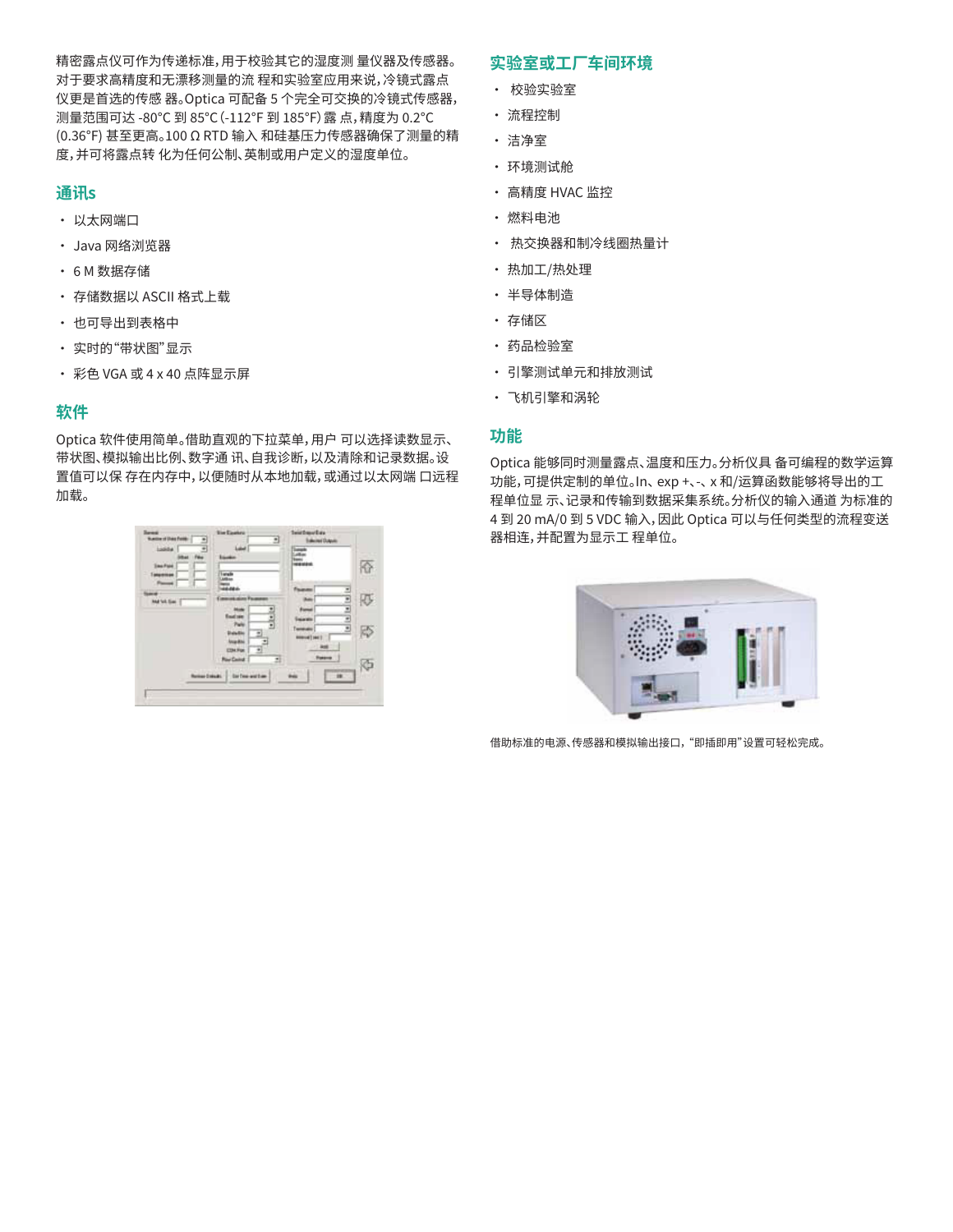## **冷镜式传感器工作原理**

Panametrics 冷镜式露点仪适用于标准和计量实验室,以及对 精度、可 重复湿度测量及控制要求较高的工业应用。 其固有的精度和长期稳定 性带来众多其它湿度测量技 术所不具备的优势。冷镜式露点仪通过将 反射面的温 度控制在露点/霜点形成与蒸发速率相等的平衡点,可 直接测量露点或霜点的温度,并精确测量此时的镜面 温度。

Panametrics 冷镜式露点仪包含一块小型的抛光六角形铑或铂 镜面, 装在于热电制冷模块 (TEC) 上。Optica 分析仪 的伺服控制器向 TEC 提 供电流,从而使镜面冷却。 镜面由一个经调节的光发射器以红外光照 亮。镜面 的反射光被一个光电探测器接收。当水蒸气在镜面 上冷凝成成 水或霜(冰晶体)时,光电探测器接收 到的光信号便会因散射而减弱。伺 服控制器此时便 会降低供电电流,从而使镜面稍微变暖。Optica 的 控 制系统会调节通过 TEC 的电流大小,将温度保持 在一个平衡点,使水分 子凝结的速率与镜面上水蒸 发的速率保持相等。这样,根据定义,镜面 的温度 就等于露点或霜点温度。镜面中内置的一个高精度 四线铂 RTD 电阻可测量这一温度。露点测量的精度 经验证为露点/霜点的 ±0.2°C (±0.36°F)。此精度还可 进一步提高,达到露点/霜点的 ±0.15°C  $(\pm 0.27$ °F)。

干球温度通过高精度的四线 100 Ω 铂 RTD 电阻测 量,而压力则通过压 阻硅压力传感器测量。露点/霜 点和干球 RTD 阻抗信号经过 Optica 监 控器调制和放 大,以便显示和传送出霜点/露点温度数据。压力传 感器 传送经 Optica 放大的 4 到 20 mA 信号。随后, 霜/露点、干球温度和压 力的基本测量值可通过相应 的公式计算为其它的湿度参数,例如相对 湿度、湿 球温度、质量比、体积比、绝对湿度,热焓以及水 蒸气压力值等。

RTD 传感器内置在冷镜中,不与流程或测试环境接 触。浸湿部分包括铂 或铑镜面、一个不锈钢或聚脂 薄膜隔层和环氧密封。可以实现无漂移的 湿度测量 值,即使在多年使用之后仍能保持出色的精度。

冷镜式露点仪要求气体以额定的流速通过镜面,以获 得最佳的露点/霜 点形成和响应时间。传感器应安装 在空气流动的管道中或配备一个采 样泵。最佳流速为 0.25 到 2.5 L/min(0.5 到 5 SCFH)。Panametrics 提 供采样系 统,可在空气到达镜面之前调整温度和压力,并对气 体进行过 滤。我们的应用工程师将与您详细探讨具体 的应用情况,并向您推荐最 合适的系统。

### **自清洁和数字控制**

对于存在灰尘、油雾和粉尘等物理污染的环境,建议 使用带过滤器的采 样系统。过滤器介质必须具有疏水 特性,以免吸收或释放水蒸气,进而 影响测试气流。 使用一段时间之后,镜面可能会被某些微粒物质腐蚀 或玷污,从而影响光学散射特性。Panametrics 镜面可以现场更 换。对 于工业应用环境,可以将标配的铑镜面升级为 铂镜面。

Panametrics 已开发出了一种称之为 PACER®(可编程自动误差 补偿) 的污染补偿机制,并获得了专利。PACER 周期 可以手动开始,也可以设 置为定时的周期。周期开始 时先捕获数据(在 PACER 周期中会传输一 个恒定值) 并使冷镜的温度降低到露点以下,使镜面上形成一个 较厚 的露层。然后将镜面迅速加热。在加热过程中, 大量的可溶和一些不可 溶污染物会被迅速蒸发掉。留 在镜面上的污染物会积聚成干块或点(与 从洗碗机中 取出玻璃的情况类似)。此过程可使 85% 左右的镜面 保持 清洁。光电探测器接收到的光信号会与参考 LED/光电探测器进行对比, 并对两个信号进行"平衡", 这样便可以有效地降低镜面上残留物质带 来的影响。 PACER 周期的效果很好,但最终可能还是需要进行手 动清 洁。Panametrics 的所有冷镜面都可以进行手动清洁。清洁 的过程非常 简单,只需用沾上清洁溶剂或蒸馏水的棉 布擦净即可。(最后清洁时建 议使用蒸馏水。)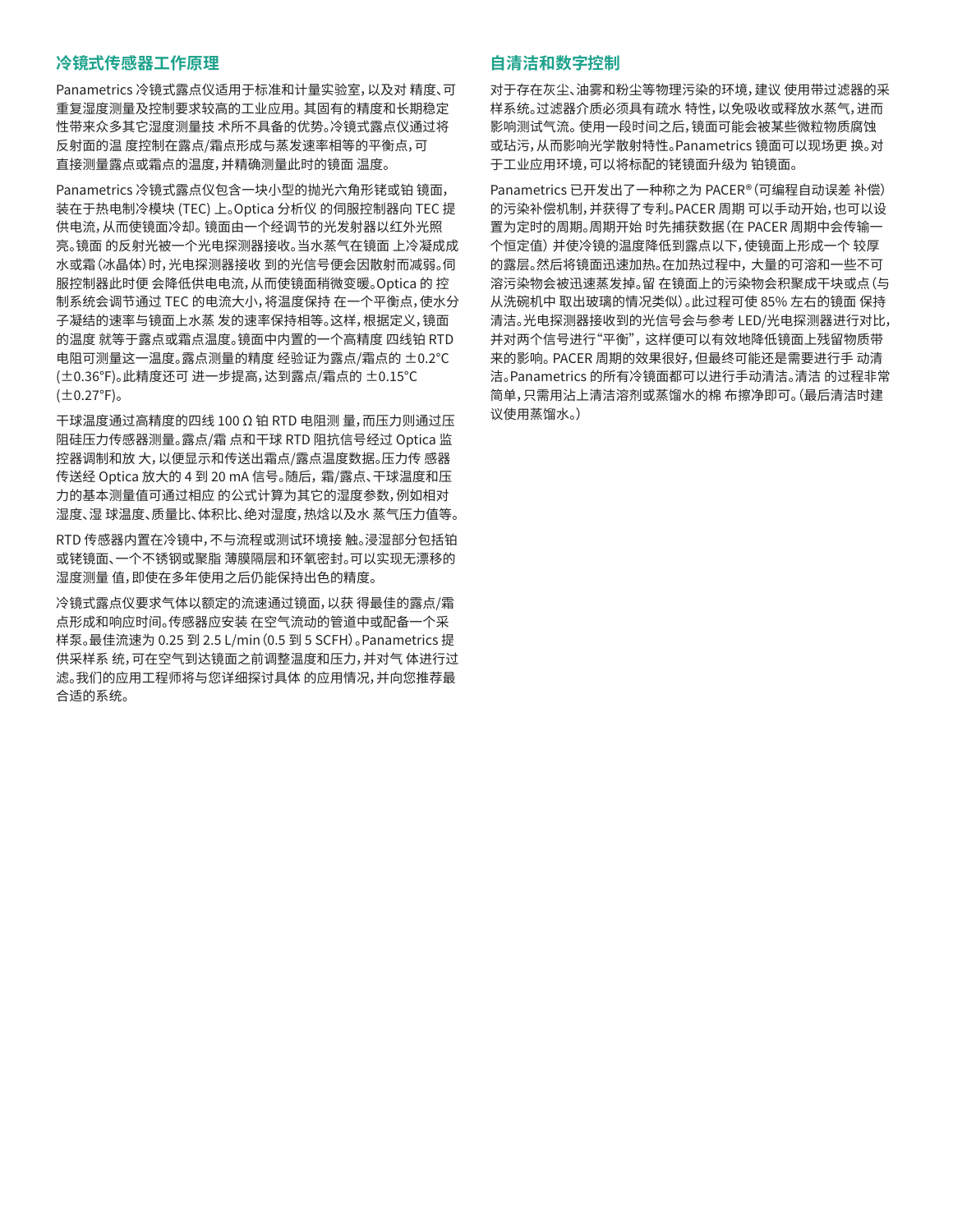

■ 光电探测器



Panametrics 还开发出了 Digiloop™ 控制技术来克服传统模拟 PID (比 例积分微分) 控制的不足。模拟温度控制在高湿度或极小湿度的情况下 特别容易产生振荡。而且很难对过阻尼或欠阻尼的模拟控制回路应用自 调节或PID 常数。当露点处于预定的比例范围内时,Digiloop 可以进行 数字采样,以及通过基于时间的采样来进行前馈控制。通过<mark>记录振荡情</mark> 况, 数字控制便能够有效地预测变化的量级<mark>,</mark> 并调整通过热电冷却模块 的电流, 使镜面温度以 0.05°C (0.09°F) 的幅度变化。这样 显著改善了控 samples when the dew point is within a predetermined proportional band. By recording the oscillations, the 制和露点精度。

GE developed Digiloop™ control to overcome the

GE developed Digiloop™ control to overcome the limitations of traditional analog PID (Proportional Integral and Derivative) control. Analog temperature control produces oscillations particularly at high or trace humidity levels. It is difficult to apply self-tuning or PID constants to analog control loops, which are over damped or under damped. Digiloop utilizes digital sampling and feed-forward control by taking time-based samples when the dew point is within a predetermined  $\mathcal{L}_{\mathcal{A}}$  $\overline{\phantom{a}}$ change and adjusts the current to the thermoelectric cooling module, which steps the mirror temperature in



典型的 PACER 周期



时间

Digiloop 控制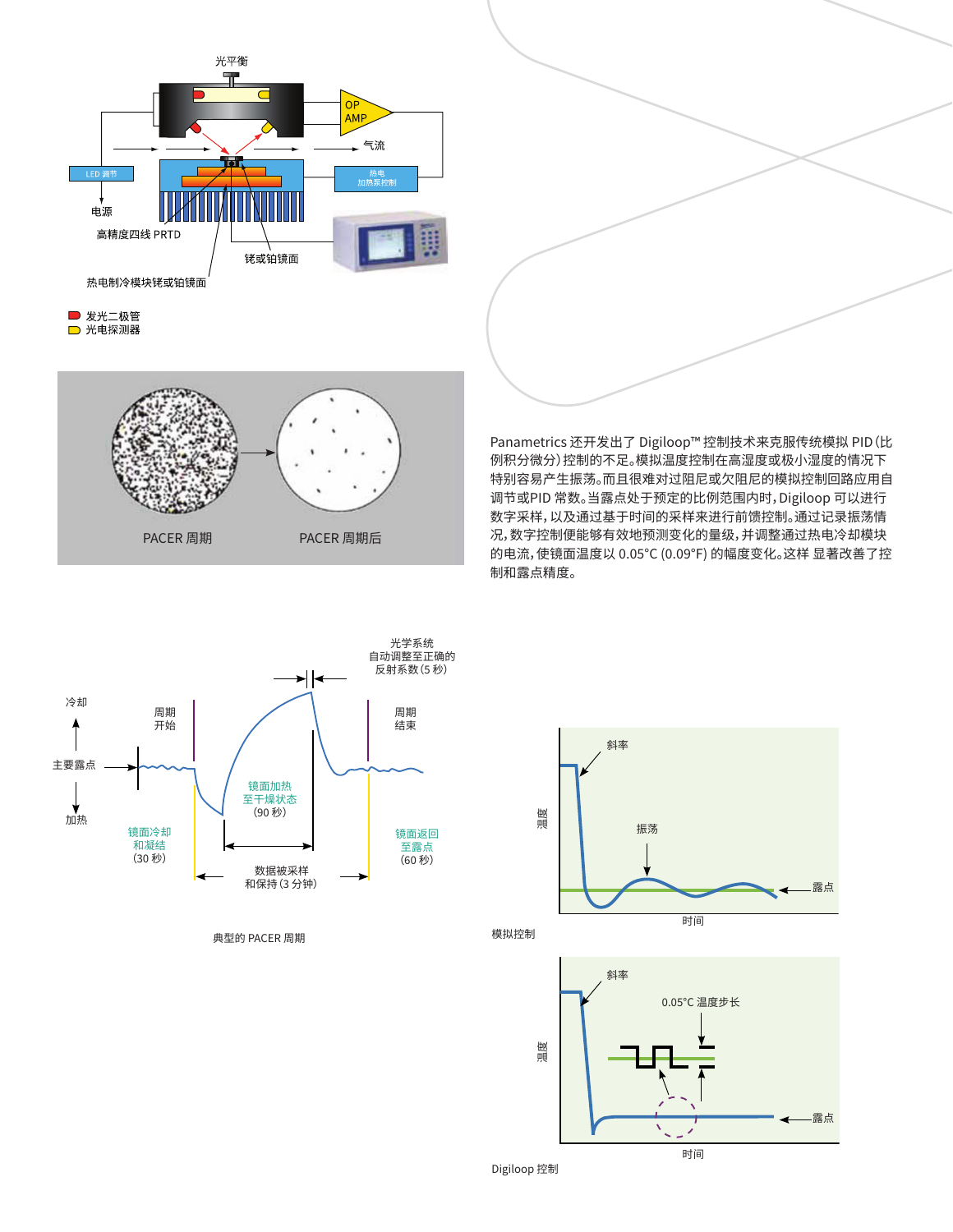# **Optica 产品规格**

## **型号**

- 台式、机架式或壁挂式,均可提供彩色 VGA 显示 屏,数据存储和以太 网通讯端口
- 台式、机架式或壁挂式,提供 4 x 40 点阵显示屏

## **电源**

95 到 265 VAC,50/60 Hz,200 W

## **电气输入/输出**

IEC 型 AC 插座(台式安装),螺旋端子柱(壁挂式安 装),多针冷镜和温度传感器/电缆接头、用于模拟输 出的螺旋端子、用于 RS232 的 DB-9 接口和用于以太 网的 10 base-T 接口\*

#### **测量参数**

露点、温度和 4 到 20 mA/0 到 5 VDC

#### **计算参数**

相对湿度、湿球温度、质量比、体积比、绝对湿度、 热焓和水蒸气压力值,可选择公制、英制或用户定义 的单位

## **输入**

1/3 Class A DIN 43760,100 Ω RTD,露点/霜点以及干 球温度。回路供电 4 到 20 mA DC,最大负载 500 Ω

#### **精度**

露点/霜点的系统精度为 ±0.1°C (±0.36°F),温度精度为 ±0.15°C (±0.27°F),压力精度为全量程的 0.5%

#### **量程**

取决于传感器

## **迟滞**

可忽略

### **灵敏度**

0.1% FS

#### **A/D**

16 位



#### **数据存储**

6 M\*

#### **显示**

1/4 彩色 VGA 显示屏,最多能显示 6 个参数; 或 4 x 40 点阵显示屏,显示 3 个参数

#### **工作温度**

0°C 到 50°C(32°F 到 122°F)

#### **冷却速率**

1.5°C (0.27°F )/s,通常在 0°C (32°F) 以上时

#### **数字接口**

RS232 端口,以太网端口\*

#### **数字输出格式**

数据 ASCII 文本,以太网 java 程序,带密码 保护\*

#### **TCP/IP 地址**

用户可设置\*

## **模拟输出**

(2) 4 到 20 mA 和 0 到 5 VDC,用户可进行配置和扩展

#### **模拟输出**

(2) 250 V 时为 5 A ,C 阵列,(SPDT) 继电器

## **外壳**

台式型: 等级 1

壁挂型: 等级 4

## **重量**

台式型: 3.6 kg (8 lb) 壁挂型: 4.5 kg (10 lb)

\*该特性仅适用于带 VGA 的型号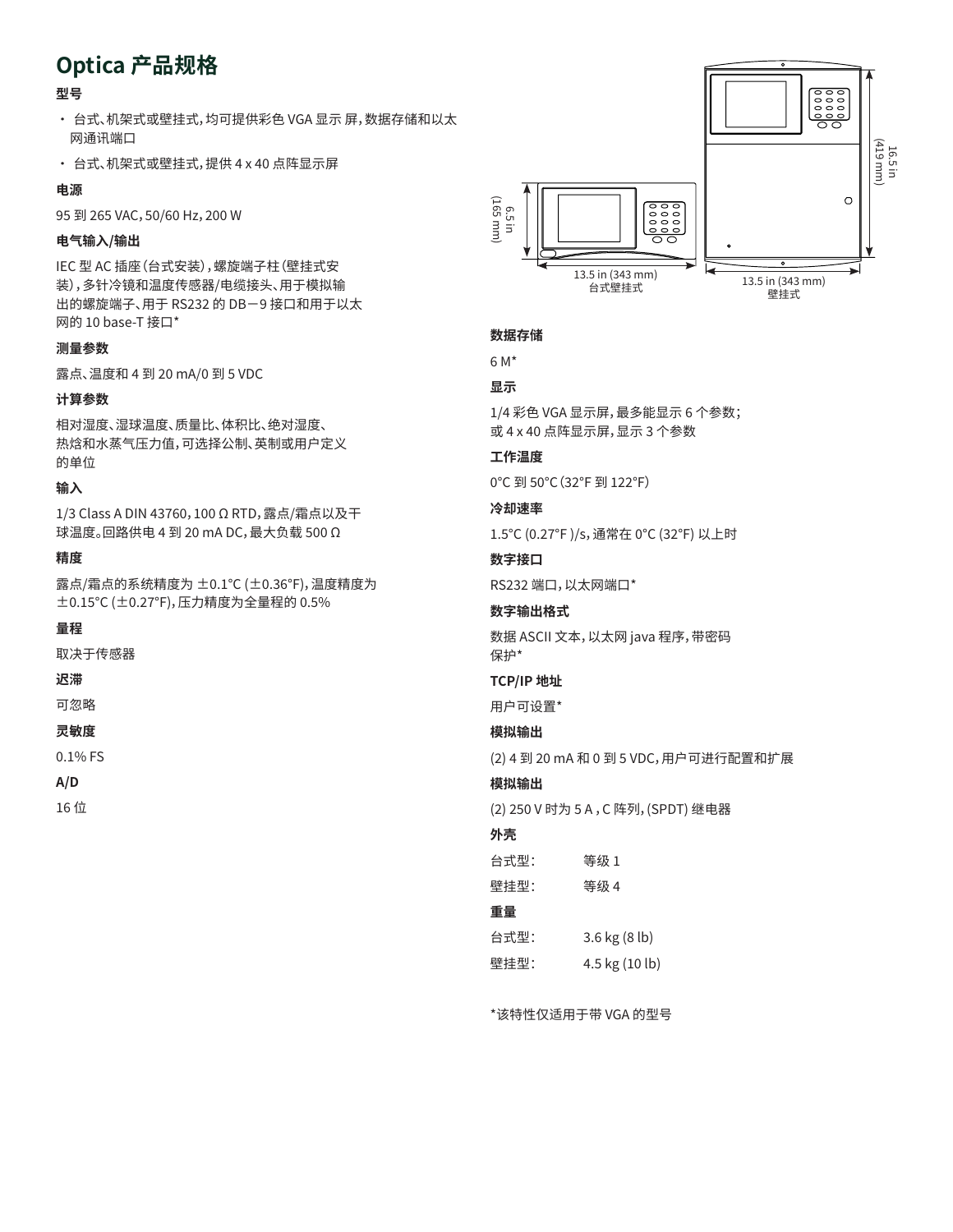# 1111H 单级冷镜式<br>生式<u>职</u>提供

## **传感器规格** aansa Specifications of the control of the control of the control of the control of the control of the control<br>።

## **传感元件**

Щ线 1/3 Class A DIN 43760 RPT, 100 Ω @ 0°C (32°F)

#### **露点/霜点精度**  $\epsilon$ 点精度 Din 43760 RPT, 100 W @ 32760 RPT, 100 W @ 32760 RPT, 100 W @ 32760 RPT, 100 W @ 32760 RPT, 100 W @ 32760 RPT

标准: ±0.2°C (±0.36°F)

可选:  $\pm$  0.15°C ( $\pm$  0.27°F)

## **灵敏度**

>0.03°C (>0.05°F)

## **重复性**

 $\pm$ 0.05°C ( $\pm$ 0.09°F)

## **迟滞**

可忽略

## **冷却级**

单级热电冷却 (TEC) 模块 **Hysteresis** Negligible

## **辅助冷却**

不适用

#### **衰减能力**  $\mathbf{S}$  stage thermoelectric cooling (TEC) module  $\mathbf{S}$

在 25°C (77°F) 干球温度和大气压力下为 45°C (81°F)

# **典型测量范围 Auxiliary Cooling**

在 25°C (77°F) 和大气压力的空气中为 -15°C 到 25°C (5°F 到 77°F)露点/霜点 (Td)。相当于 5% 到 **Depression** 100% RH。  $\overline{\phantom{a}}$  $810$ F (35°C) dry bulb and at  $775$ 

其它湿度参数根据计算得出。

## **采样流速**

0.25 到 2.5 L/min(0.5 到 5.0 SCFH) **Typical Measurement Range** 5°F to 77°F (-15°C to 25°C) dew/frost point (Td) in air @

#### **工作温度**  $\mathbf{z}^{\mathbf{z}}$

-15°C 到 80°C (5°F 到 176°F)

## **压力**

0.8 到 15 bar (-3 到 200 psig*)*<br>. .\_

## **电源**

来自 Optica





# **Sensor Body 传感器材质**

环氧涂层铝

## **过滤器**

**元気ア** 聚四氟乙烯 (PTFE) 过滤器 (1111H-Panametrics 标配)<br>..

## 镜面<br>-

标准: 镀铑铜

**可选:** Standard: Rhodium-plated copper 固态铂

## 传感器浸湿材料<br>·

铝、铜、聚脂薄膜、PTFE、铑或铂

## **Sensor Wetted Material 气体隔层**

 $\mathbb{R}$ 蒲瞄, platinum or platinum or platinum or platinum or platinum or platinum or platinum or platinum or platinum or platinum or platinum or platinum or platinum or platinum or platinum or platinum or platinum or plat 聚脂薄膜

#### **Vapor**<br>Professional **电气接口**

MS 型多针接头

## **重量**

**Electrical Connector** 净重 0.45 kg (1 lb)

| <b>MB-11</b>                     | 壁挂托架                      |
|----------------------------------|---------------------------|
| <b>PTFE-Panametrics</b> PTFE 过滤器 |                           |
| P                                | 铂镜面                       |
| X                                | 高精度 ±0.15 ℃ (±0.27 °F) Td |
| 0111D                            | 压力凸台(仅适用于 1111H)          |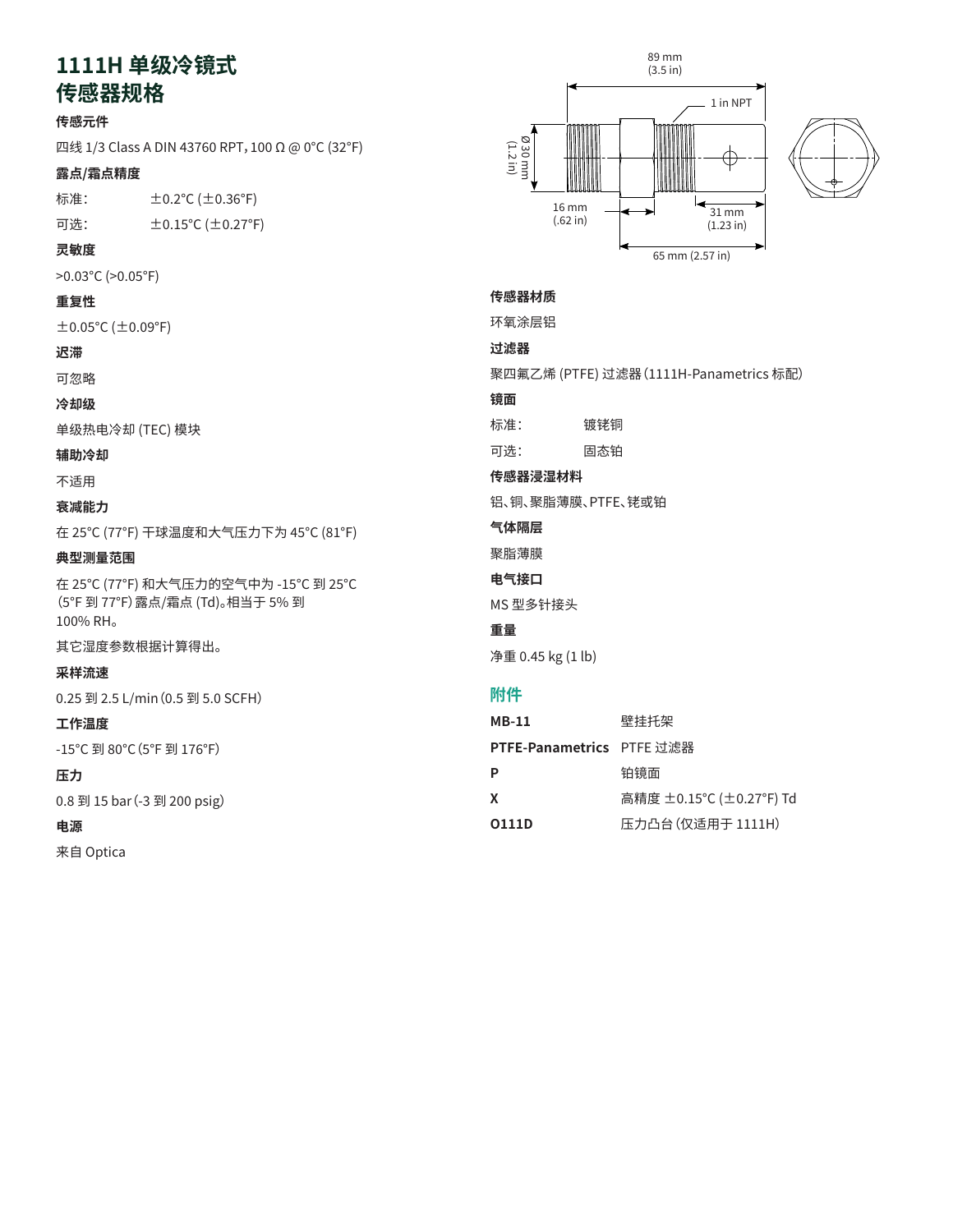# **D2 单级冷镜式** www.com.com<br>以机格

# **传感器规格**

## **传感元件**

四线 1/3 Class A DIN 43760 RPT,100 Ω @ 0°C (32°F)

## 露点/霜点精度

标准: ±0.21°C (±0.36°F) Four-wire 1/3 Class A DIN 43760 RPT, 100 W @ 32°F (0°C)

## 可选: ±0.15°C (±0.27°F) **Dew/Frost Point Accuracy**

## **灵敏度**

 $>0.03^{\circ}$ C ( $>0.05^{\circ}$ F)

## **重复性**

 $\pm$ 0,05 °C ( $\pm$ 0,09 °F)  $(\pm 0.09\degree$ F)

## **迟滞**

可忽略

## **冷却级**

两级 TEC 模块 **Hysteresis**

## **辅助冷却**

不适用

## **衰减能力**

在 25°C (77°F) 和大气压力下为 65°C (117°F) Two-stage TEC module

#### **典型测量范围 Auxiliary Cooling**

在 25℃ (77°F) 和大气压力的空气中为 -35<mark>℃ 到 25</mark>℃ (31°F 到 77°F)露点/霜点 (Td)。 相当于 0.7% 到 100% RH。

## 其它参数根据计算得出<mark>。</mark>

## **采样流速**

0.25 到 2.5 L/min(0.5 到 5.0 SCFH) **Typical Measurement Range**

## **工作温度**

-25°C 到 85°C(-13°F 到 185°F) 77°F (25°C) and atmospheric pressure. Equivalent to 0.7%

## **压力**

最大为 11 bar (150 psig)

## **电源**

来自 Optica 监控器

## **传感器材质**

铸铝, 带 314 不锈钢流槽 **Operating Temperature**

## **镜面**

标准: 镀铑铜 **Pressure**

可选: 固态铂  $\overline{1}$ 





压合不锈钢



#### Sensor Wetterland Material Material Material Material Material Material Material Material Material Material Ma<br>The Sensor Material Material Material Material Material Material Material Material Material Material Material<br> **传感器浸湿材料**

302、316 不锈钢、硅 o 型圈、BK-7 玻璃、 铑或铂镜面

## 气体隔层<br>一

不锈钢

**Vapor Barrier** 入口/出口<br>1

1/4 in OD 管道压合连接

## **Inlet/Outlet 电气接头**

Sub-D 15 针接头,配 2130 电缆

## **重量**

净重 1.8 kg (4 lb)

- **Weight P** 铂镜面
- **X** 高精度 ±0.15°C (±0.27°F) Td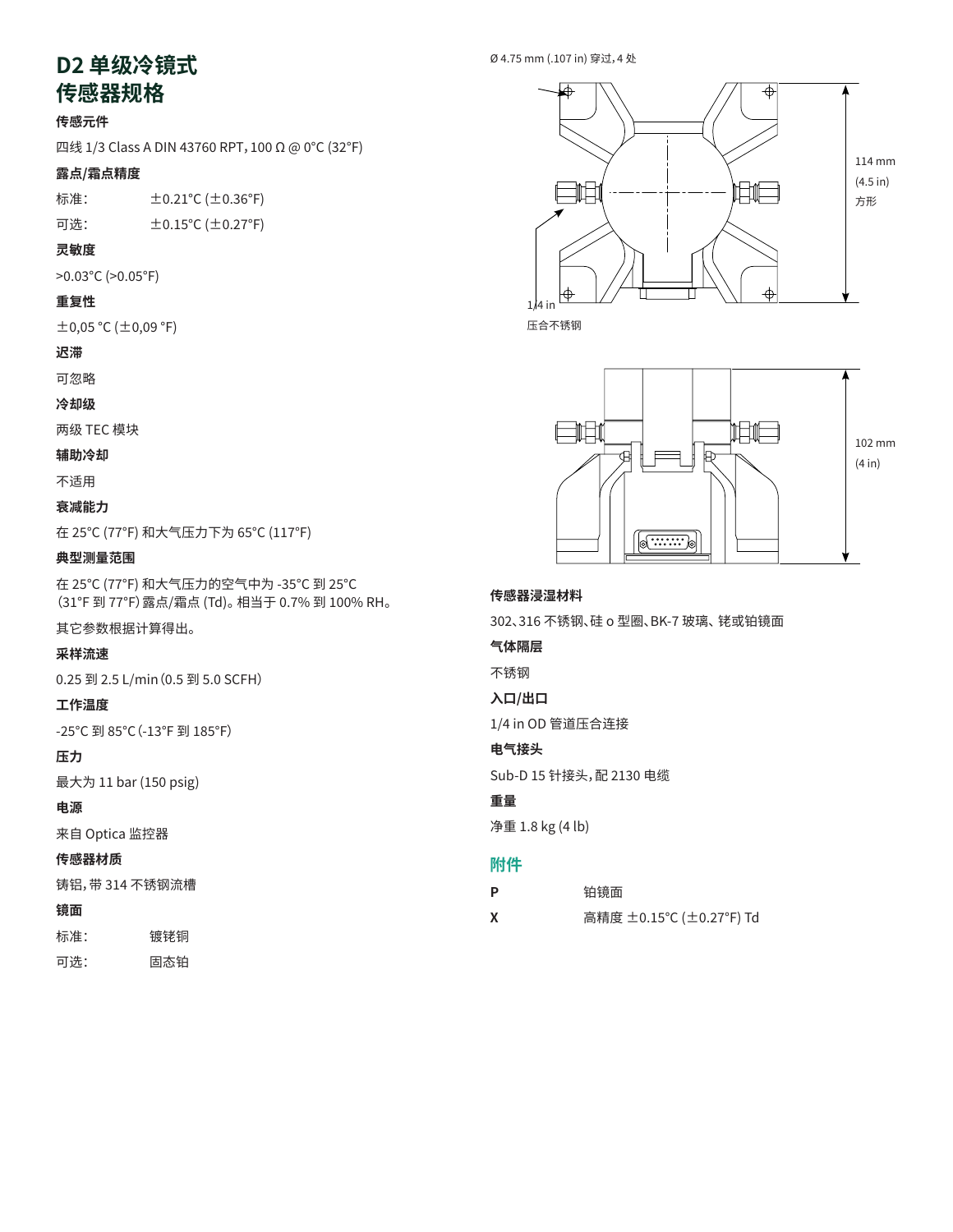# **1211H 两级冷镜式 传感器规格** Mirror Specifications 111  $\pm 2\pi$  \  $\lambda$   $\leftrightarrow$   $\pm$

## **传感元件**

四线 1/3 Class A DIN 43760 RPT,100 Ω @ 0°C (32°F) **Sensing Element** /3 Class A DIN 43760 RPT, 100  $\Omega$  @ 0°C (32°F)

## **露点/霜点精度**

标准:  $\pm$  0.2°C ( $\pm$  0.36°F)

可选: ±0.15°C (±0.27°F)  $\pm$  0.15 C ( $\pm$  0.27 F)

## **灵敏度**

>0.03°C (>0.05°F) **Sensitivity**

#### **重复性** >0.05°F (>0.03°C)

±0.05°C (±0.09°F) **Repeatability**

## **迟滞**

可忽略

**冷却级 Hysteresis**

两级 TEC 模块

#### **衰减能力 Cooling Stages**

在 25℃ (77°F) 和大气压力下为 65℃ (117°F)

## **典型测量范围**

在 25°C (77°F) 和大气压力的空气中为 -35°C 到 25°C (31°F 到 77°F)露 **Depression** 点/霜点 (Td)。相当于 0.7% 到 100% RH。 117°F (65°C) at 77°F (25°C) and atmospheric pressure

其它参数根据计算得出。 **Typical Measurement Range**

#### **采样流速**  $\overline{3}$  to  $\overline{3}$  to  $\overline{3}$  to  $\overline{3}$  to  $\overline{3}$  to 25°C to 25°C to 25°C to 25°C to 25°C to 25°C to 25°C to 25°C to 25°C to 25°C to 25°C to 25°C to 25°C to 25°C to 25°C to 25°C to 25°C to 25°C to 25°C to 25°C to 2

0.25 到 2.5 L/min (0.5 到 5.0 SCFH)

#### 工作温度 *Other parameters based on calculations.*

-15°C 到 100°C(5°F 到 212°F)

## **压力**

最大为 21 bar (300 psig)

## **电源**

来目 Optica **Operating Temperature**

## **传感器材质**

铸铝,带 314 不锈钢流槽 **Pressure**



## 镜面

| 死血                 |                                   |  |
|--------------------|-----------------------------------|--|
| 标准:                | 镀铑铜                               |  |
| 可选:                | 固态铂                               |  |
| 传感器浸湿材料            |                                   |  |
|                    | 302、316 不锈钢、硅 o 型圈、BK-7 玻璃、铑或铂 镜面 |  |
| 空气隔层               |                                   |  |
| 聚脂薄膜(可升级为不锈钢)      |                                   |  |
| 入口/出口              |                                   |  |
| 1/4 in OD 管道压合连接   |                                   |  |
| 电气接头               |                                   |  |
| MS 型多针接头,配 2120 电缆 |                                   |  |
| 重量                 |                                   |  |
| 净重 23 kg (50 lb)   |                                   |  |
| 附件                 |                                   |  |

| . |                         |
|---|-------------------------|
| P | 铂镜面                     |
| X | 高精度 ±0.15℃ (±0.27°F) Td |

**Accessories S** 不锈钢空气隔层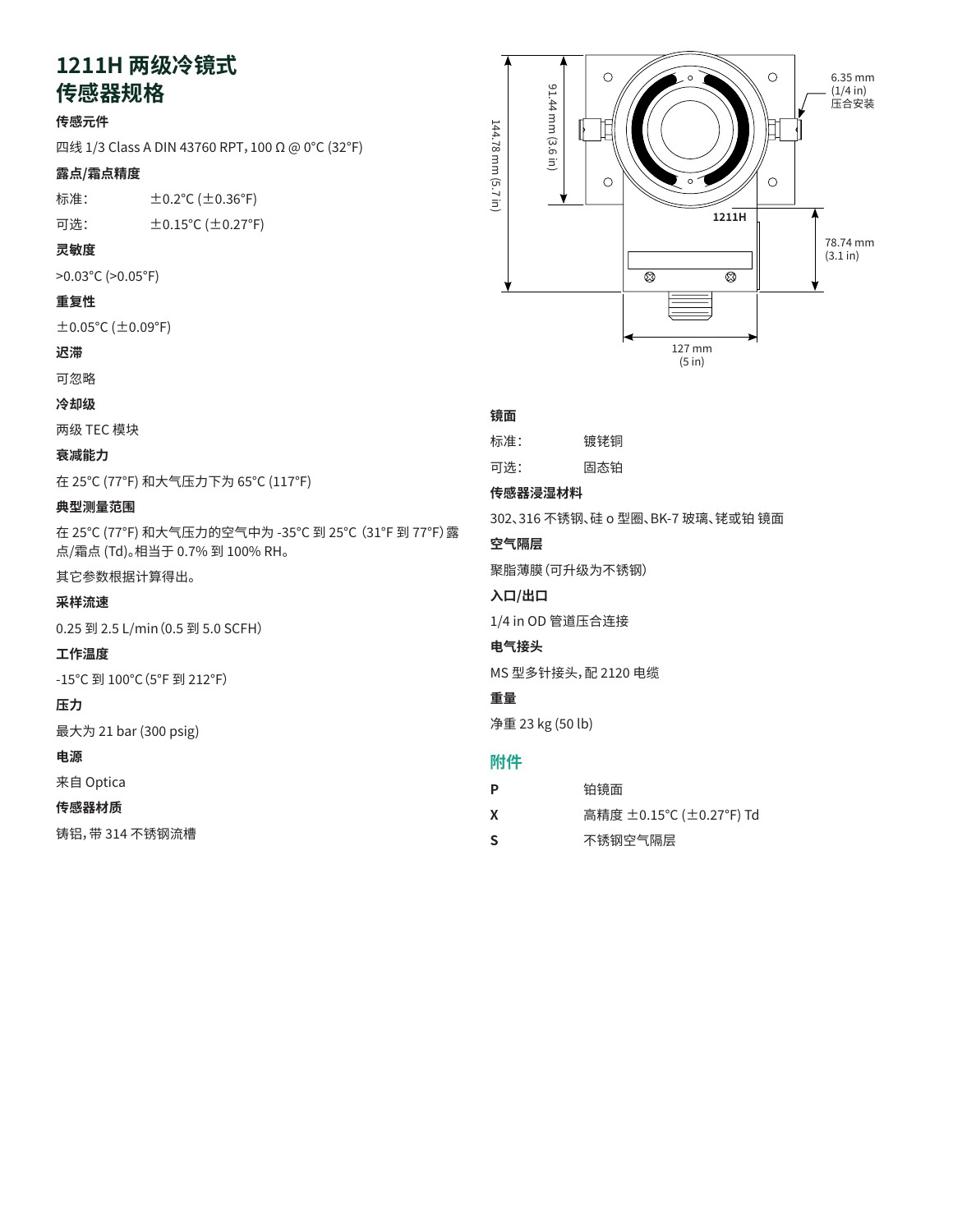# **SIM-12 预热 两级冷镜式 传感器规格25**

## **传感元件**

四线 1/3 Class A DIN 43760 RPT,100 Ω @ 0°C (32°F)

#### **露点/霜点精度**

标准: ±0.2°C (±0.36°F)

可选: ±0.15°C (±0.27°F)

#### **灵敏度**

>0.03°C (>0.05°F)

## **重复性**

 $\pm$ 0.05°C ( $\pm$ 0.09°F)

## **迟滞**

可忽略

**冷却级**

两级 TEC 模块

### **辅助冷却**

不适用

## **衰减能力**

在 75°C (167°F) 传感器温度和大气压力下为 85°C (153°F)

#### **典型测量范围**

在 75°C (167°F) 传感器温度,25°C (77°F) 环境温度和大 气压力的空气 中为 -10°C 到 75°C(14°F 到 167°F)露 点/霜点 (Td)。相当于 0.7% 到 100% RH。

其它参数根据计算得出。

#### **采样流速**

0.25 到 2.5 L/min(0.5 到 5.0 SCFH)

#### **工作温度**

-15°C 到 100°C(5°F 到 212°F)

#### **加热器控制**

热电控制。设置点为 25°C (77°F)、40°C (104°F)、 55°C (131°F)、70°C (158°F)、85°C (185°F) 和 100°C (212°F)



#### **压力**

最大 4.5 bar (50 psig) 100/115/230 VAC,50/60 Hz,75 W

#### **传感器材质**

铸铝,带 314 不锈钢流槽

### **传感器浸湿材料**

302、316 不锈钢、硅 o 型圈、BK-7 玻璃、

铑或铂镜面

#### **镜面**

标准: 镀铑铜

可选: 固态铂

#### **空气隔层**

聚脂薄膜(可升级为不锈钢)

## **电气接头**

MS 型多针接头

交流电源 IEC 插头

## **重量**

净重 3.2 kg (7 lb)

| р        | 铂镜面                                                                                      |
|----------|------------------------------------------------------------------------------------------|
| x        | 高精度 ±0.15℃ (±0.27°F) Td                                                                  |
| S        | 不锈钢空气隔层                                                                                  |
| $HSS-12$ | 预热采样系统。SIM-12 预热冷镜式传感<br>器,SIM-HFT 预热过滤器模块和 SIM-HFM<br>预热流量计,安装在带 SIM-HSL 预热采样<br>管线的板上。 |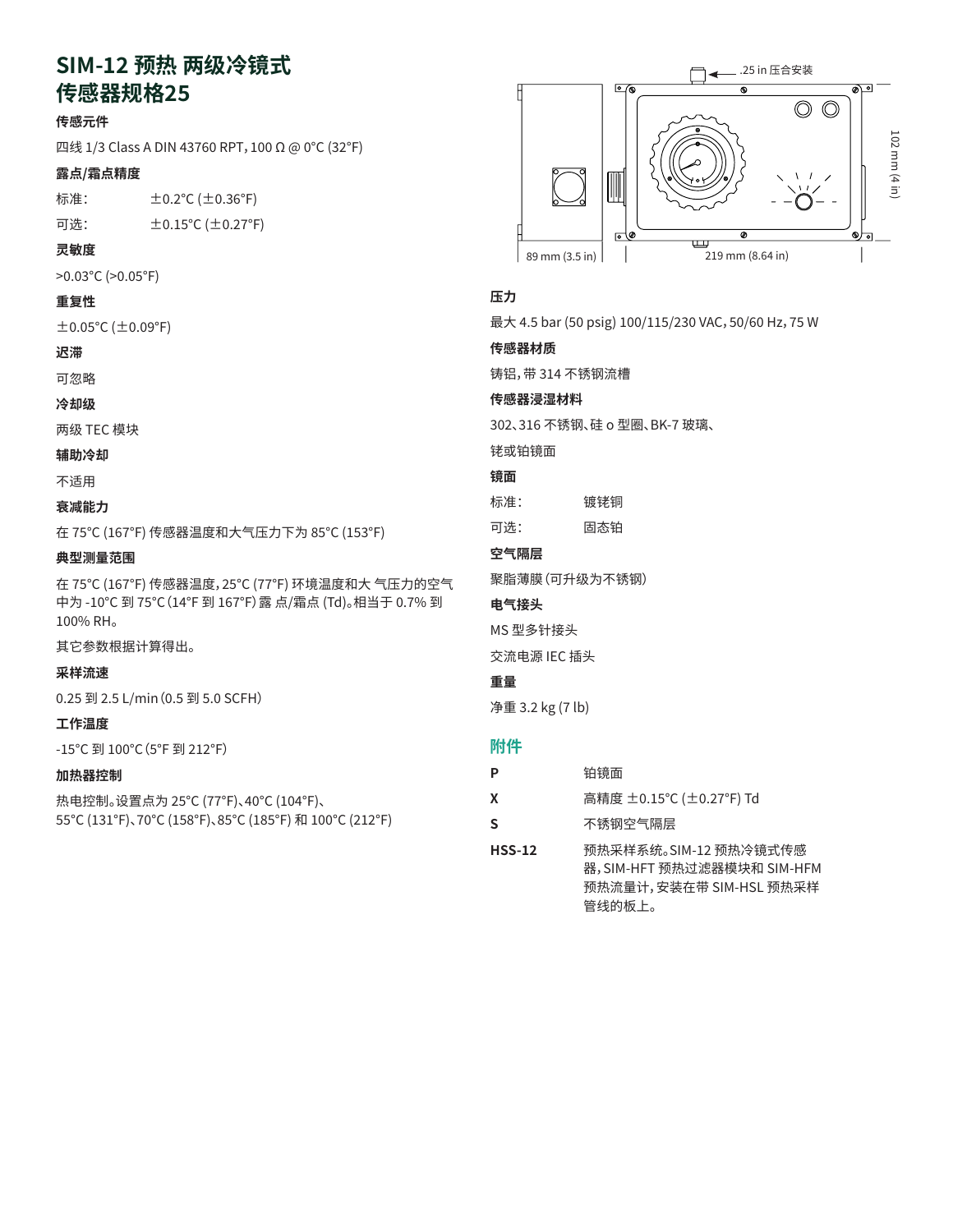# 1311-DR 四级冷镜式 传感器**规**格<br>"

## **传感元件**

四线 1/3 Class A DIN 43760 RPT, 100 Ω @ 0°C (32°F)

#### **露点/霜点精度**  $\dot{z}$ 結度

标准: ±0.2°C (±0.36°F)

可选: ±0.15°C (±0.27°F) **Dew/Frost Point Accuracy**  $\pm$ 0.15 C ( $\pm$ 0.27 F)

## **灵敏度**

>0.03°C (>0.05°F)

## **重复性**

±0.05°C (±0.09°F)

## **迟滞**

可忽略

## **冷却级**

四级 TEC 模块 **Hysteresis** C 快外

## **辅助冷却**

液体冷却套 **Cooling Stages**

## 衰减能力,空气冷却

在 25°C (77°F) 和大气压力下为 95°C (171°F)<br><del>Australia</del>

## 衰减能力,液体冷却

使用 15°C (59°F) 的冷却水时为 105°C (189°F)

## 典型测量范围

- 在 25℃ (77°F) 和大气压力的空气中为 -65℃ 到 25°C(-85°F 到 77°F)露点/霜点 (Td)。
- 在使用 15°C (59°F) 冷却液体的冷却模式下为 -75°C **Depression, Liquid Cooled** 到 15°C(-103°F 到 59°F) 其它参数根据计算得出。 189°F (105°C) with 59°F (15°C) cooling water

#### **采样流速 Typical Measurement Range**

0.25 到 2.5 L/min (0.5 到 5.0 SCFH)

## **工作温度**

0°C 到 35°C (32°F 到 95°F) • -103°F to 59°F (-75°C to 15°C) in liquid-cooled mode

## **压力**

最大为 22 bar (300 psig)

## **电源**

100/115/230 VAC,50/60 Hz,300 W



## **Sensor Body 传感器材质**

 $\overline{a}$  aluminum with  $\overline{a}$  statistical flow cells steel flow cells steel flow cells steel flow cells steel flow cells steel flow cells steel flow cells steel flow cells steel flow cells steel flow cells steel flow ce 铸铝,带 314 不锈钢流槽

## 镜面<br>———————————————————

| 标准: | 镀铑铜 |
|-----|-----|
| 可选: | 固态铂 |

#### **Sensor Weiters Western Material**<br>Sensor Western Material **传感器浸湿材料**

302、316 不锈钢、硅 o 型圈、BK-7 坡璃、 铑或铂镜面

## 空气隔层 **空气**

聚脂薄膜(可升级为不锈钢)

### ———————————<br>入口/出口  $\mathbf{u}$ / $\mathbf{u}$   $\mathbf{u}$

6 mm (1/4 in) OD 管道压合连接

## 电气接头

MS 型多针接头,配交流电源 IEC 插头

## **重量**

**Electrical Connector** 净重 16 kg (34 lb)

| Ρ | 铂镜面                                     |
|---|-----------------------------------------|
| x | 高精度 ±0.15 ℃<br>$(\pm 0.27^{\circ}F)$ Td |
| S | 不锈钢空气隔层                                 |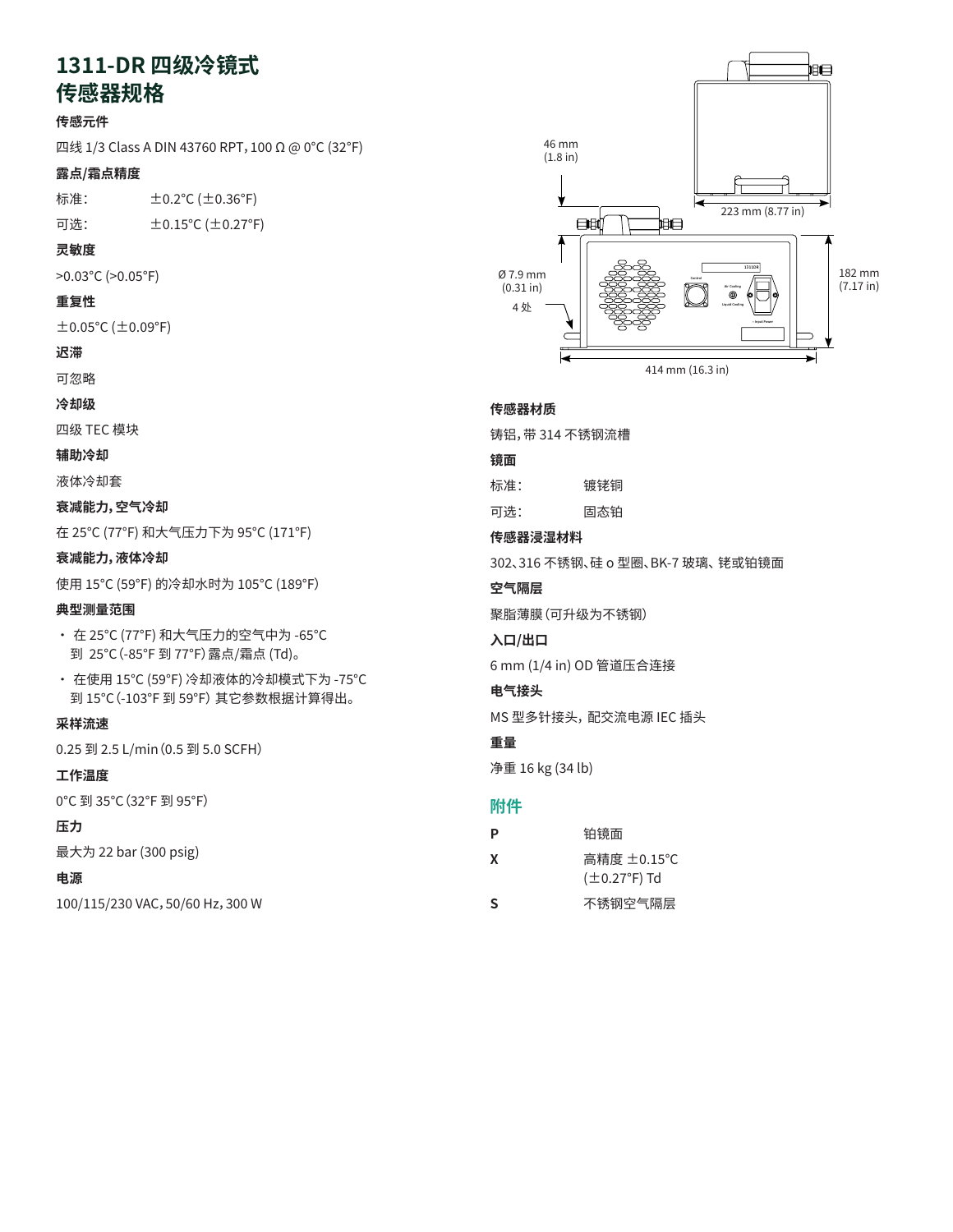# 1311-XR 五级冷镜式

## **传感器规格** 器规格 $\blacksquare$

## **传感元件**

四线 1/3 Class A DIN 43760 RPT, 100 Ω @ 0°C (32°F)

#### **露点/霜点精度**  $\frac{1}{2}$ 点精度

标准: ±0.15°C (±0.27°F)

## **灵敏度**

>0.03°C (>0.05°F)

## **重复性**

 $\pm$ 0.05°C ( $\pm$ 0.09°F)

## **迟滞**

可忽略

## **冷却级**

五级 TEC 模块

#### **辅助冷却** negligible in the second second in the second second second in the second second second second second second second second second second second second second second second second second second second second second second s

液体冷却套 r<br>大<br>Top Stages

## 衰减能力**, 液体冷却**

使用 15°C (59°F) 的冷却水时为 112°C (202°F)

## **典型测量范围 Auxiliary Cooling**

使用 15°C (59°F) 冷却水,在 25°C (77°F) 和大气压力 的空气中为 -80°C 到 15°C(-112°F 到 59°F)露点/ 霜点 (Td)。 li<del>guid c</del>oncernation and a cooling jacket and a cooling jacket and a cooling jacket and a cooling jacket and a<br>Ligurante cooling jacket and a cooling jacket and a cooling jacket and a cooling jacket and a cooling jacket a **Department Cooled** 

其它参数根据计算得出。 202°F (112°C) with 59°F (15°C) cooling water

## **采样流速**

0.25 到 2.5 L/min(0.5 到 5.0 SCFH) **Typical Measurement Range**

#### **工作温度** -112°F to 59°F (-80°C to 15°C) dew/frost point (Td) in air

0°C 到 35°C (32°F 到 95°F)  $\mathcal{L}$ 

## **压力**

1 到 8 bar(0 到 100 psig) **Sample Flow**





## **Power 电源**

115/230 VAC、50/60 Hz、700 W

**Sensor Body 传感器材质**

## 314 不锈钢

**镜面**

- 标准:  $\mathbb{R}$  standard:  $\mathbb{R}$  and  $\mathbb{R}$  and  $\mathbb{R}$  and  $\mathbb{R}$  and  $\mathbb{R}$  and  $\mathbb{R}$  and  $\mathbb{R}$  and  $\mathbb{R}$  and  $\mathbb{R}$  and  $\mathbb{R}$  and  $\mathbb{R}$  and  $\mathbb{R}$  and  $\mathbb{R}$  and  $\mathbb{R}$  and  $\mathbb{R}$  and  $\mathbb{R}$ 镀铑铜
- $\mathcal{L}$ : 回心扣 可选: 固态铂

## **传感器浸湿材料**

**Sensor Wetted Material** 302、316 不锈钢、硅 o 型圈、BK-7 玻璃、 铑或铂镜面

#### $\overline{a}$  and  $\overline{b}$  steel, since of  $\overline{b}$ **空气隔层**

rhodium or platinum mirror platinum mirror platinum mirror platinum mirror platinum mirror platinum mirror pla<br>Die platinum mirror platinum mirror platinum mirror platinum mirror platinum mirror platinum mirror platinum m 聚脂薄膜(可升级为不锈钢)

## 入口/出口

1/4 in OD 管道压合连接

#### **电气接头**

MS 型多针接头

 $\frac{1}{2}$  in  $\frac{1}{2}$  in  $\frac{1}{2}$  in  $\frac{1}{2}$  in  $\frac{1}{2}$  in  $\frac{1}{2}$  in  $\frac{1}{2}$  in  $\frac{1}{2}$  in  $\frac{1}{2}$  in  $\frac{1}{2}$  in  $\frac{1}{2}$  in  $\frac{1}{2}$  in  $\frac{1}{2}$  in  $\frac{1}{2}$  in  $\frac{1}{2}$  in  $\frac{1}{2}$  in  $\frac{1}{2}$  in

交流电源 IEC 插头

#### **Electrical Connector 重量**

净重 26 kg (50 lb)  $\mathcal{L}$  receptacle for  $\mathcal{L}$ 

| P | 铂镜面     |
|---|---------|
| S | 不锈钢空气隔层 |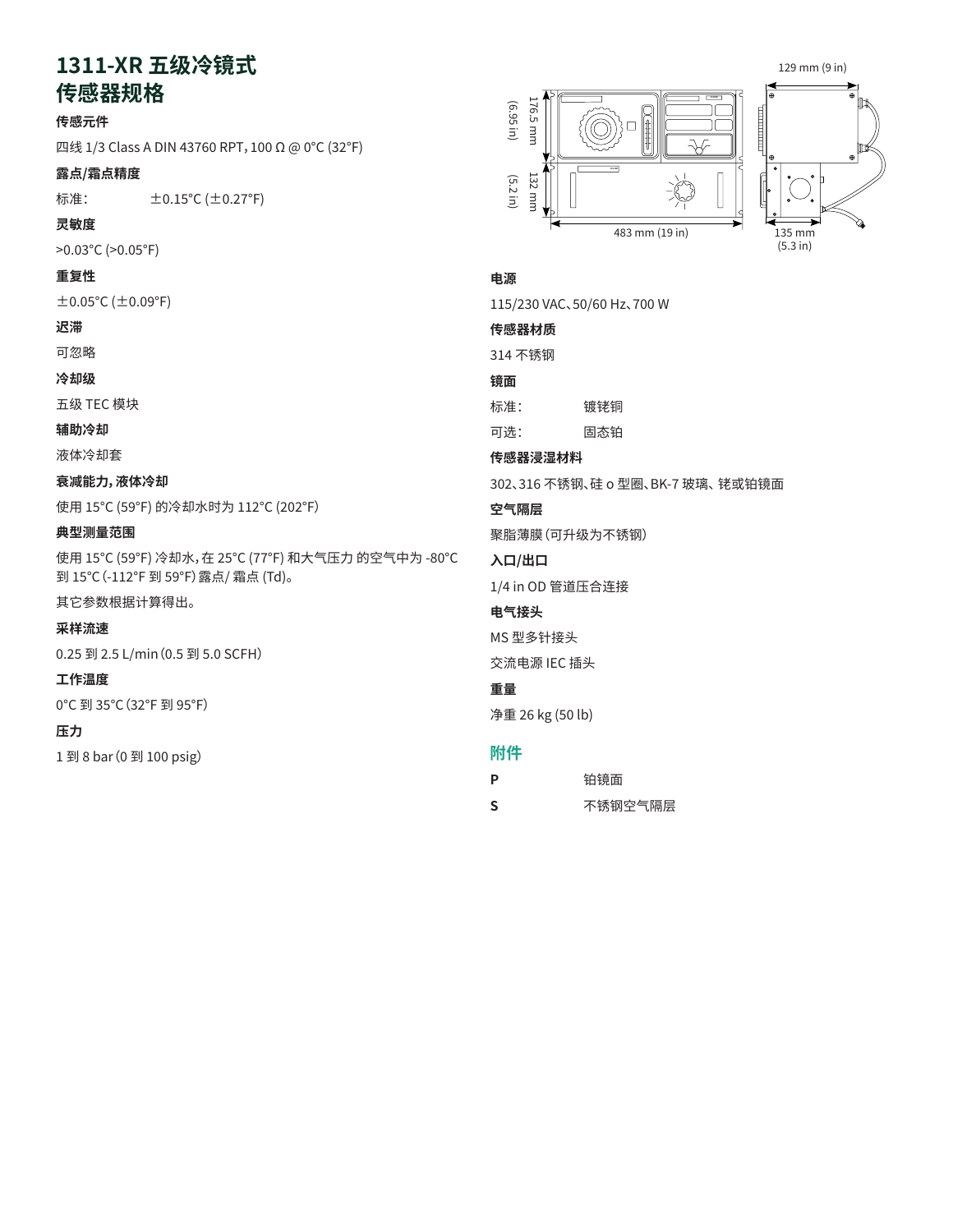# **T-100 四线 PRTD 温度镜面规格**

## **传感元件**

四线 1/3 Class A DIN 43760 RPT,100 Ω @ 0°C (32°F)

## **精度**

25°C 时系统精度:

标准: ±0.15°C (±0.27°F) 可选: ±0.1°C (±0.18°F)

## **测量范围**

-100°C 到 100°C(-148°F 到 212°F)

## **响应时间**

对于 25℃ 到 70℃ (77°F 到 158°F) 的液流变化 步长,响应时间为 7 秒

## **传感器材质**

不锈钢护套

## **电缆**

PTFE 绝缘,额定为 150°C (302°F)。3 m (10 ft) 标准长度。



## **安装**

可调节 1/4 in NPT 不锈钢压合连接

## **应力释放**

不锈钢弹簧

## **电源**

Optica 提供的低压电源

## **重量**

净重 0.9 kg (2 lb)

## **选项**

额外的电缆长度

# **PT 系列压力 传感器规格**

## **传感元件**

微加工硅应变计

## **精度**

系统在 25°C (77°F) 时,为全量程的 ±0.5%

## **量程 PT-30A**

0 到 2 bar(0 到 30 psia)

## **量程 PT-300A**

0 到 21 bar(0 到 300 psia)

## **响应时间**

对于 90% 稳定状态(10% 到 90% 变化)为 1 秒

## **工作范围**

- -20°C 到 80°C(-4°F 到 176°F)环境温度
- - 25℃ 到 120℃ (-13°F 到 248°F) 流程温度

## **温度影响**

压力 0.4 bar (6 psi),从 -10°C 到 50°C(14°F 到 122°F)时对精度的影响 <1% FS

## **电源**

9 到 30 VDC。Optica 监控器提供。



## **传感器材质**

316 不锈钢

## **传感器浸湿材料**

316 不锈钢和 Hastelloy 合金隔膜

## **电缆**

PVC 绝缘电缆。3 m (10 ft) 标准长度工艺 连接 1/4 in F-NPT。

## **重量**

净重 1.8 kg (4 lb)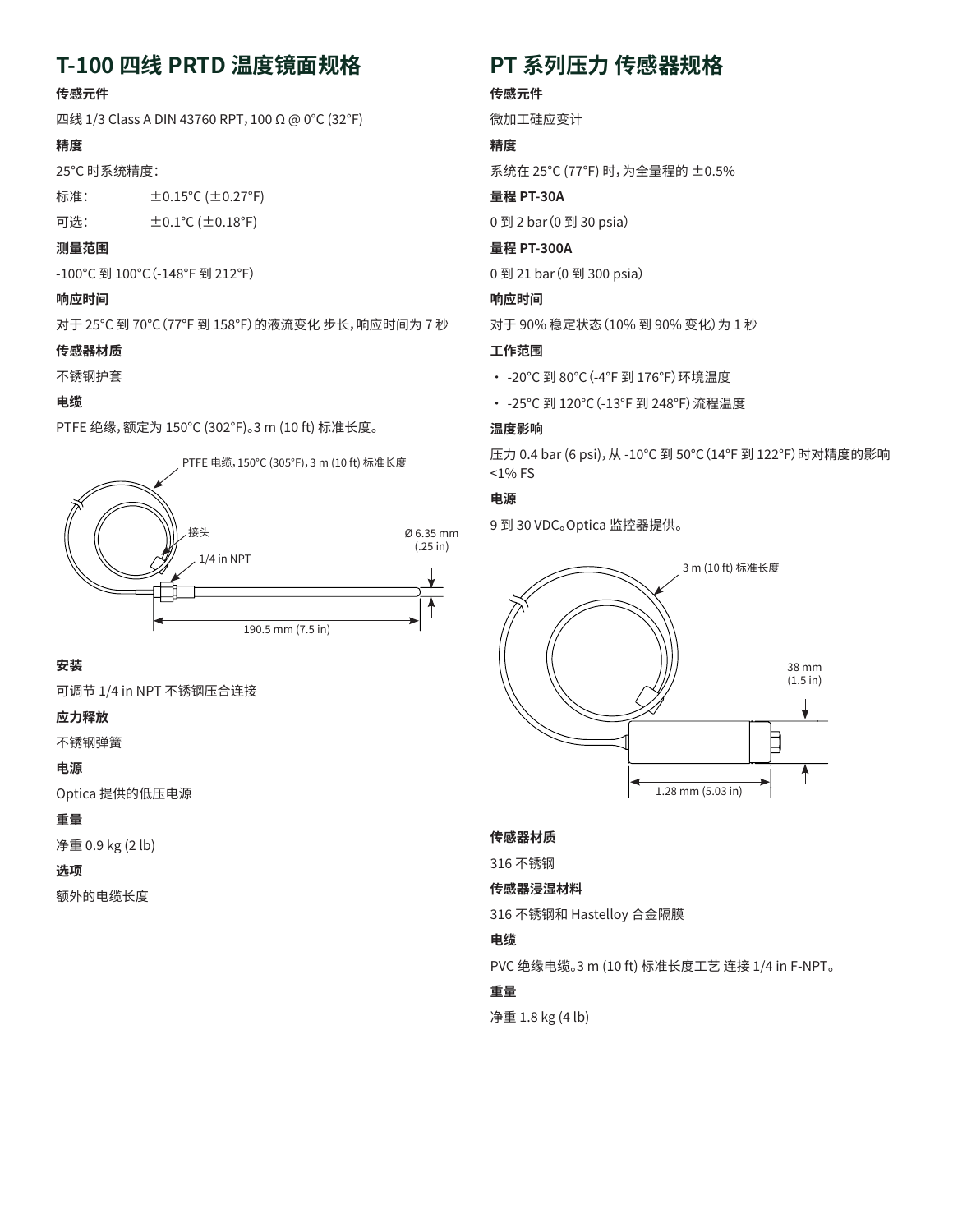#### 1111H **单级冷镜式传感器仪器**<br>温度 °C ————————————————————<br>温度 °C 11H 单级冷镜式传感器仪器<br>**6** °C Depression

45°C 衰减能力 **1111** 



#### D2 两级冷镜式传感器仪器<br>温度 °C **温度 °C D2 Two-Stage Chilled Mirror Sensor**  l 两级冷镜式传感器仪器<br>度 °C

65°C 衰减能力



#### **1311-DR Four-Stage Chilled Mirror 1311-DR Four-Stage Chilled Mirror 1311-DR 四级冷镜式传感器仪器 1311-DR Four-Stage Chilled Mirror 1311-DR Four-Stage Chilled Mirror Sensor Body Temperature °C 温度 °C Sensor Body Temperature °C Sensor Body Temperature °C**

95°C 衰减能力



#### 65°C depression 1211H **两级冷镜式传感器仪器**<br><sup>洹</sup>庶 °C **温度 °C Body Temperature °C**

65℃ 衰减能力



# SIM-12 预热两级冷镜式传感器仪器 温度 °C



# ${\bf 1311\text{-}XR\text{-}L}$ 级冷镜式传感器仪器 温度  $\degree{\bf C}$

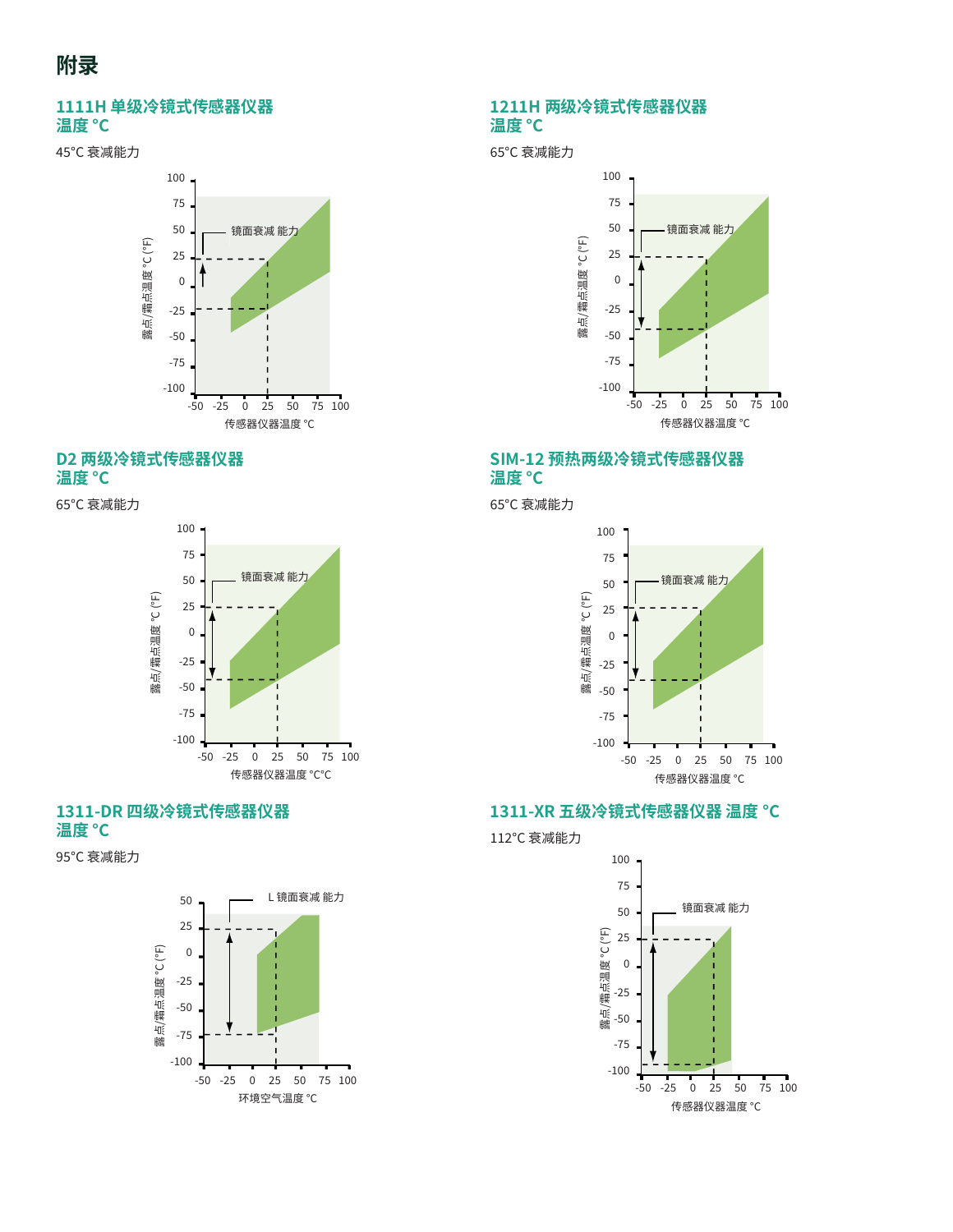# **SSM 采样系统 规格** Accessories

## **外壳**

聚碳酸酯 **SSM Sampling System Specifications**

**连接**

1/4 in OD 黄铜管道 **Enclosure**

压合内部管道

Impolene 管

**浮子流量计 Fittings**  $\mathbf{B}$ 

0.2 到 2 L/min(0.5 到 5 SCFH)

**最大真空度 Company** 

-250 mm (-98 in) 汞<mark>柱</mark>

**抽气速率**

6.5 L/min (14 SCFH) **Rotameter**  $0.011(143CFT)$ 

**最高温度**

38°C (100°F) **Maximum Vacuum**

**电源** 95 到 265 VAC,50/60 Hz,15 W **Free Air Displacement**

# -<br>FM-1 浮子流量计/针阀

**材料**

透明聚丙烯塑料本体、Buna-N 密封、黑玻璃浮子和 黄铜球阀 <mark>8丙烯塑料本</mark>体

**连接**

1/4 in 压合  $\mathbb{R}$   $\triangle$ 

**量程**

0.2 到 2 L/min (0.5 到 5 SCFH)

**压力**

最大为 6 bar (100 psig)  $J6$  bar (100 psig)

#### **温度**

最大为 65°C (150°F) **Fittings**



## **BF-10DX 通用过滤器**

**BF-10DX General Purpose Filter** 在露点 ≥0°C (≥32°F) 时推荐使用

## **材料**

Recommended for dew points ≥32°F (≥0°C) 阳极氧化铝头部、尼龙滤杯、尼龙内部组件、 Buna-N 密封

**Materials 连接**

 $1/4$  in 压合

# Buna-N Seals **温度**

**Fittings** -101°C 到 104°C(-150°F 到 220°F)

**过滤器** 

硼硅酸盐玻璃

# **Temperature 孔隙度**

-150°F (-101°F (-101°F (-101°F (-101°F (-101°F (-101°F (-101°F (-101°F (-101°F (-101°F (-101°F (-101°F (-101°F<br>Johann Louis (-101°F (-101°F (-101°F (-101°F (-101°F (-101°F (-101°F (-101°F (-101°F (-101°F (-101°F (-101°F ( 过滤 93% 超过 0.1 μm 的颗粒

## **Filter 压力**

最大为 10 bar (150 psig)

## **BF-12SS**

**Porosity** 包含 10 个滤芯的备件盒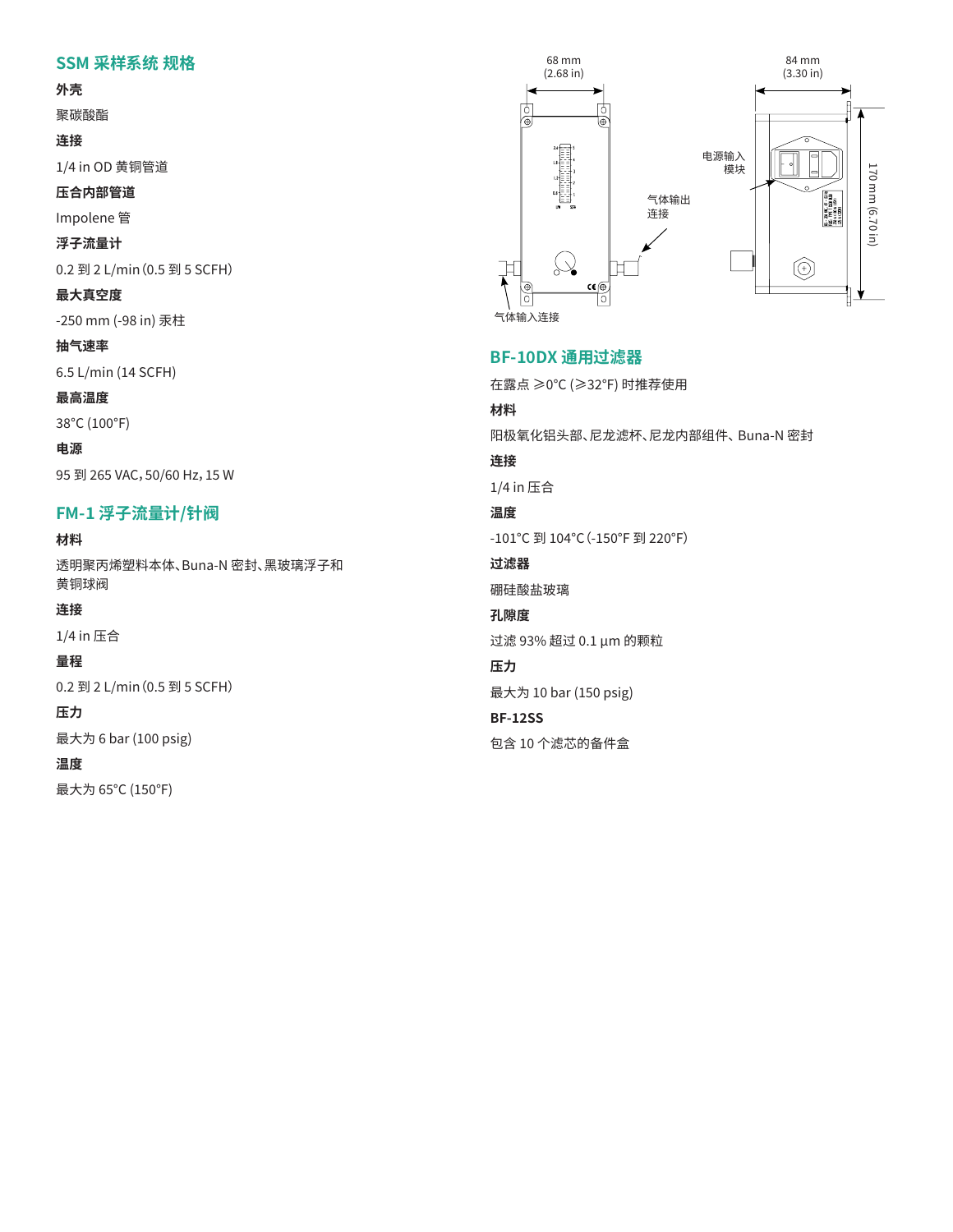# **BF-12SS 不锈钢过滤器**<br>- ———————————————————

在露点 ≤0°C (≤32°F) 时推荐使用

## **材料**

316 不锈钢头部、滤杯和内部组件,Viton 密封

## **连接**

6 mm (1/4 in) 压合 316 stainless steel head, bowl and internals. Viton seals

## **温度**

-101°C 到 104°C (-150°F 到 220°F)

## **过滤器**

硼硅酸盐玻璃  $150F$  to  $100F$  and  $100F$ 

## **孔隙度**

过滤 93% 超过 0.1 μm 的颗粒

## **压力**

最大为 34 bar (5000 psig) **Porosity**

#### **BF-12SS**  $\mathbf{S}$

包含 10 个滤芯的备件盒

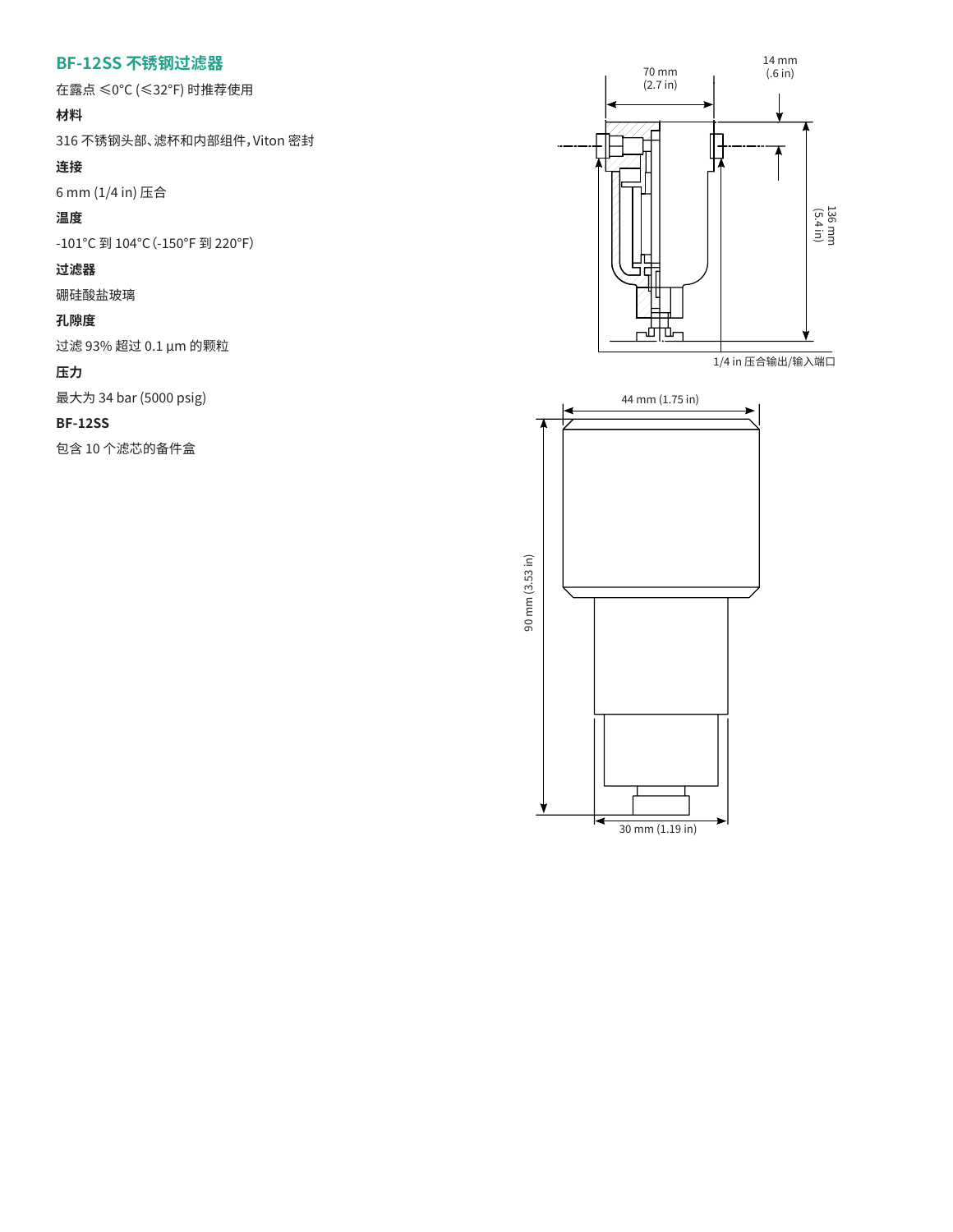# **订购代码指南**

## **O P A 1 0 A C 1 A O**

## **Optica 监控器**

## **彩色 VGA 显示屏,带存储/以太网连接**

- **A** 台式
- **B** 带安装支架的台式
- **C** 壁挂式

## **Optica Channel One**

- **1** 与最新冷镜传感器一起销售的仪器 (参阅传感器部分)
- **2** 使用现有的 D2 (需要 2160 转换电缆)
- **3** 使用现有的 1111H、1211H、SIM-12H 和 1311DR (需要 2160 转换电缆)
- **4** 使用现有的 1311XR (需要 2160 转换电缆)

## **默认代码**

**0** 默认代码

## **冷镜电缆**

## **电缆类型**

- **0** 无需电缆
- **C** 用于现有传感器/电缆安装的接头电缆 .61 m (2 ft)
- **A** 3 m (10 ft) 标准长度
- **X** 指定长度,m (ft)

## **冷镜式传感器**

## **传感器**

- **0** 无传感器
- **A** 1111H
- **B** 1111H-Panametrics
- **C** D2
- **D** 1211H

## **SIM-12**

- **E** 100 VAC
- **F** 115 VAC
- **G** 230 VAC

## **HSS-12**

- **H** 100 VAC
- **J** 115 VAC
- **K** 230 VAC

## **1311DR**

- **L** 100 VAC
- **M** 115 VAC
- **N** 230 VAC

## **1311XR**

- **P** 100 VAC
- **Q** 115 VAC
- **R** 230 VAC

## **精度和镜面**

- **1** S/R/M 标准精度、铑镜面、聚脂薄膜空气 隔层
- **2** S/P/M 标准精度、铂镜面、聚脂薄膜空气 隔层
- **3** S/P/P 标准精度、铂镜面、不锈钢空气隔层
- **4** X/R/M 高精度、铑镜面、聚脂薄膜空气隔层
- **5** X/P/M 高精度、铂镜面、聚脂薄膜空气隔层
- **6** X/P/P 高精度、铂镜面、不锈钢空气隔层
- **7** S/R/P 标准精度、铑镜面、不锈钢空气隔层 (D2)
- **8** X/R/P 高精度、铑镜面、不锈钢空气隔层 (D2)
- **9** S/P/P 标准精度、铂镜面、不锈钢空气隔层 (D2)

## **温度传感器**

## **传感器**

- **0** 无温度传感器
- **A** T-100 带 3 m (10 ft) 电缆 (标准精度)
- **B** T-100 带 3 m (10 ft) 电缆 (高精度)
- **X** T-100 带合适的安装电缆 (标准精度)
- **Z** T-100 带 3 m (10 ft) 电缆 (高精度)

## **压力传感器**

- **0** 无压力传感器
- **A** PT-30A 3 m (10 ft) 电缆(标准)
- **B** PT-30A,带合适的安装电缆
- **X** PT-300A 3 m (10 ft) 电缆(标准)
- **Z** PT-300A,带合适的安装电缆